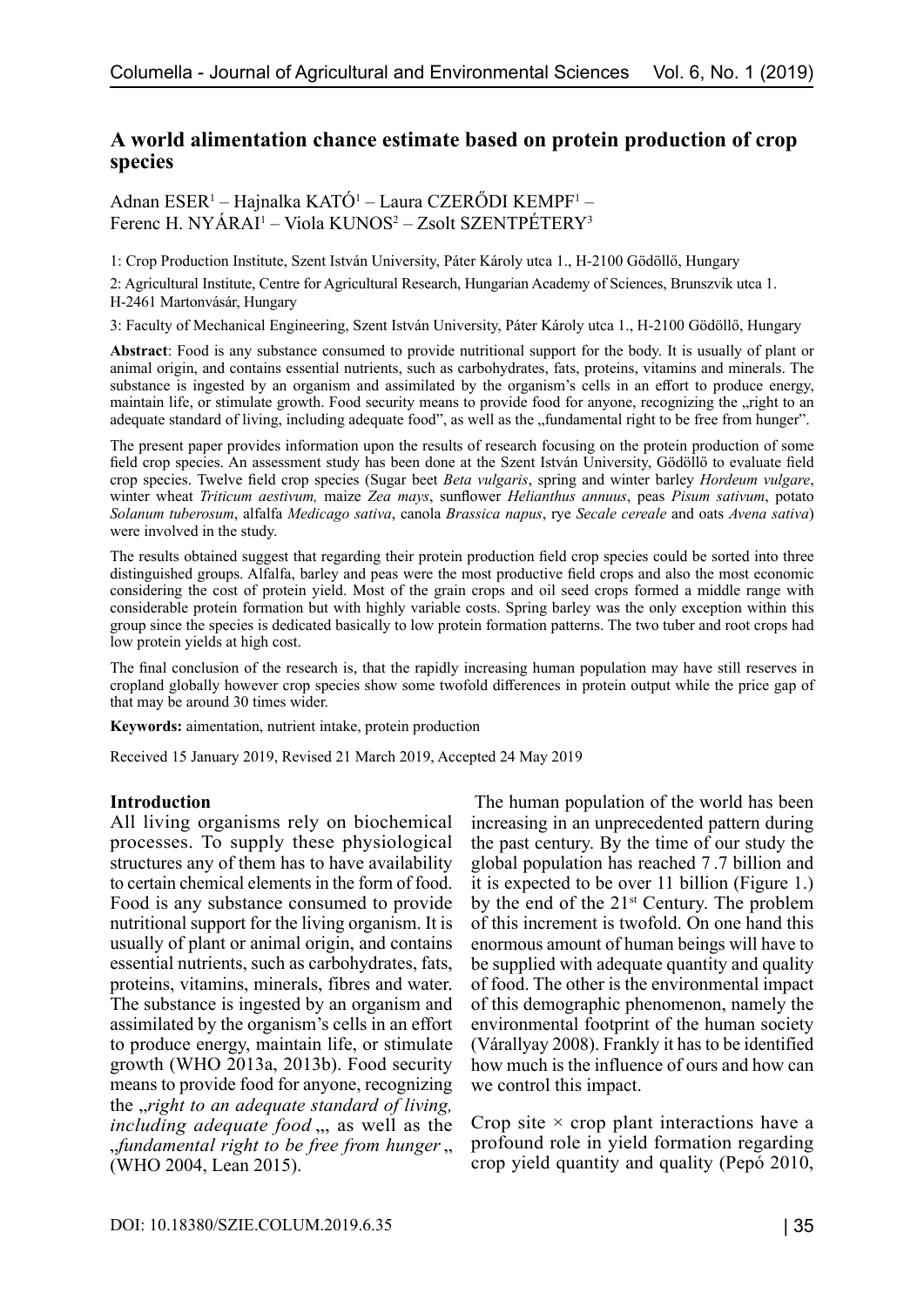

*Figure 1*: World population increment. Source: Montgomery 2014

Tarnawa et al. 2006, 2011 and 2018). Plant development depends on optimum environmental conditions from among which water availability, nutrient supply and photosynthetic processes may influence yield formation and the manifestation of quality characteristics.

Climate change research results in Hungary have highlighted the variation induced by water availability on protein formation of field crops (Kassai et al. 2019; Eser et al, 2019; Jolánkai et al 2018, 2019).

The alimentation of the human race is based on agricultural activities including field crop production and its output converted into food and feed. All biochemical processes that are yielding the essential groups of food are supplied by a unique process, the only active carbon sequestration; the photosynthesis. The highest amount of converted chemical compounds containing C, H, O and N are the carbohydrate substances including monosaccharides and polysaccharides as well as triglycerides forming various fats, and last but not least proteins which are built from a wide range of amino acids, many of them having no abilities to be produced by certain living organisms, therefore such compounds are to be obtained from other live individuals within the food chain.

Field crops represent therefore a sort of a basis of almost all food and feed products and in an indirect way of higher levels of animal food conversion that are intended to be consumed by humans. Field crops have a high variation regarding their botany, agronomic patterns, and

the yield and its chemical properties (Hohls 1995, Jolánkai et al 2018, Kassai 1994, Máté et al 1993). In this study the twelve most widespread field crop species have been studied including grain crops, oil seed crops, root and tuber crops and leguminous forages. From among the nutritional compounds protein output of field crop species was evaluated since these chemical structures provide a common basis for comparison between plant yields.

# **Materials and methods**

The materials and methods of the present study cover a rather broad field, since there are various topics of research work done by the SIU Crop Production Institute, Hungary. Majority of the results are based on experimental research, however, some evaluations were implemented by using national public data, or observation results published (FM 2017, FAOSTAT 2017).

An assessment study has been done by the authors to evaluate and identify the agronomic parameters of protein yield of field crop species. Twelve field crop species (Sugar beet *Beta vulgaris*, spring and winter barley *Hordeum vulgare*, winter wheat *Triticum aestivum,* maize *Zea mays*, sunflower *Helianthus annuus*, peas *Pisum sativum*, potato *Solanum tuberosum*, alfalfa *Medicago sativa*, canola *Brassica napus*, rye *Secale cereale* and oats *Avena sativa*) were involved in the study. Evapotranspiration patterns (ET) of the crops studied have been identified and physiologically reliable protein ranges within crop yields were evaluated.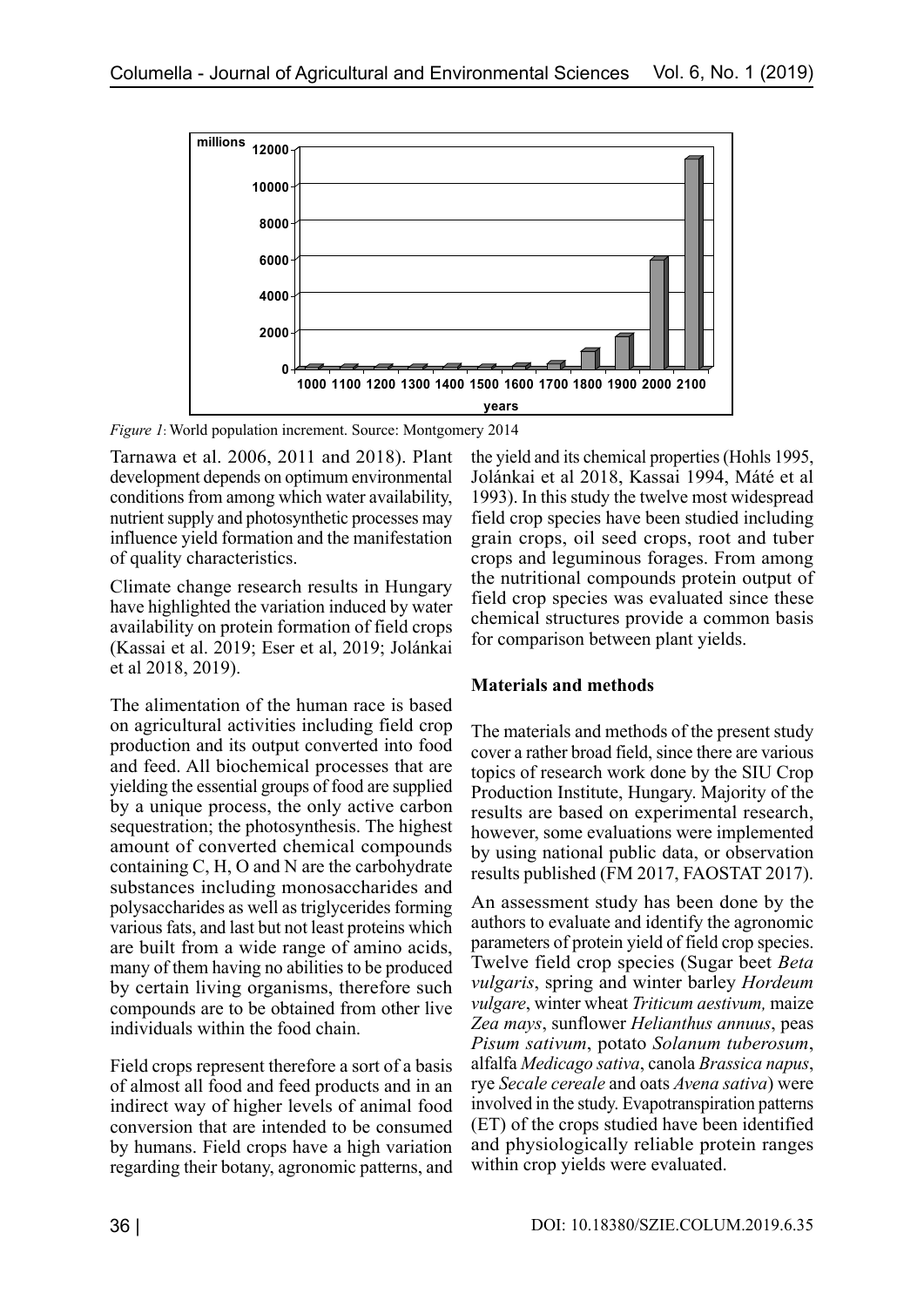| Crop                      | protein % | crop yield<br>$t$ ha <sup>-1</sup> | protein<br>yield kg ha <sup>-1</sup> | Crop price<br>1000 HUF $t^{-1}$ | Cost of 1 kg<br>protein output<br><b>HUF</b> | DRI/ha<br>person |
|---------------------------|-----------|------------------------------------|--------------------------------------|---------------------------------|----------------------------------------------|------------------|
| Medicago sativa           | 18.0      | $4.35*$                            | 783                                  | 22.5                            | 125.0                                        | 42.9             |
| Solanum tuberosum         | 2.0       | 24.9                               | 498                                  | 65.7                            | 3285.0                                       | 27.2             |
| Beta vulgaris             | 1.1       | 41.2                               | 453                                  | 15.0                            | 1364.2                                       | 24.8             |
| Triticum aestivum         | 13.0      | 4.8                                | 624                                  | 45.0                            | 346.1                                        | 34.1             |
| Hordeum vulgare           | 16.5      | 4.1                                | 676.5                                | 43.5                            | 263.6                                        | 37.0             |
| Hordeum vulgare distichon | 11.2      | 3.7                                | 414.4                                | 45.0                            | 401.8                                        | 22.6             |
| Secale cereale            | 12.8      | 4.2                                | 537.6                                | 43.8                            | 342.1                                        | 29.4             |
| Avena sativa              | 13.6      | 4.4                                | 598.4                                | 44.1                            | 324.2                                        | 32.7             |
| Zea mays                  | 9.5       | 5.8                                | 551                                  | 46.9                            | 493.7                                        | 30.1             |
| Helianthus annuus         | 18.5      | 3.3                                | 610.5                                | 93.0                            | 502.7                                        | 33.4             |
| Brassica napus            | 22.6      | 3.2                                | 723.2                                | 105.0                           | 500.0                                        | 39.6             |
| Pisum sativum             | 24.0      | 2.8                                | 672.0                                | 71.0                            | 295.8                                        | 36.8             |
| *hay                      |           |                                    |                                      |                                 |                                              |                  |

*Table 1:* Protein production of twelve crop plant species. SIU, 2017

In the study experimental mean values of identical agronomic treatments and homogenized bulk yield samples were used only. Precipitation records have been evaluated in relation with yield quantity and quality. Quality characteristics were determined at the Research Laboratory of the SIU Crop Production Institute, according to Hungarian standards (MSZ, 1998, Győri 2006, Győri 2008). Analyses were done by statistical programmes with respect to the methodology of phenotypic crop adaptation (Eberhart and Russell 1966; Finlay and Wilkinson 1963; Hohls, 1995). The meteorological database of the research referring to precipitation as well as temperature data was provided by the Hungarian Meteorological Service (OMSZ). Statistical evaluations, crop ecological model adaptations, and calculations were done by regular methods (Sváb, 1981; Finlay and Wilkinson, 1963).

The alimentary evaluations of the field crop species studied were done in accordance with WHO (2004, 2013a, 2013b), Lean (2015) and Eser et al (2019). Dietary Reference Intake (DRI) estimates were applied by methods in accordance with Gunnars (2018).

The present paper produces results of an ongoing research in relation with weather impacts on quality and quantity of crop production (Kassai et al. 2019, Tarnawa et al. 2006, 2011 and 2018, Jolánkai et al. 2018, 2019, Eser et al 2019).

Such an assessment has a diverse nature. Once, it is beneficial regarding the abundance and the duration of baseline data. On the other hand, it is restricted to the available structure and moreover it is bound mainly to available figures giving less chance for deep layer evaluations. However, the study could provide some novel specific information on crop performance in relation with food security.

## **Results and discussion**

The results obtained suggest that regarding their protein production, field crop species could be sorted into three distinguished groups. Alfalfa, barley and peas were the most productive field crops and also the most economic considering the cost of protein yield. Most of the grain crops and oil seed crops formed a middle range with considerable protein formation but with highly variable costs. Spring barley was the only exception within this group since the species is dedicated basically to low protein formation patterns. The two tuber and root crops had low protein yields at high cost (Table 1.).

The final conclusion of the research is that the rapidly increasing human population may have still reserves in cropland globally however crop species show some twofold differences in protein output while the price gap of that may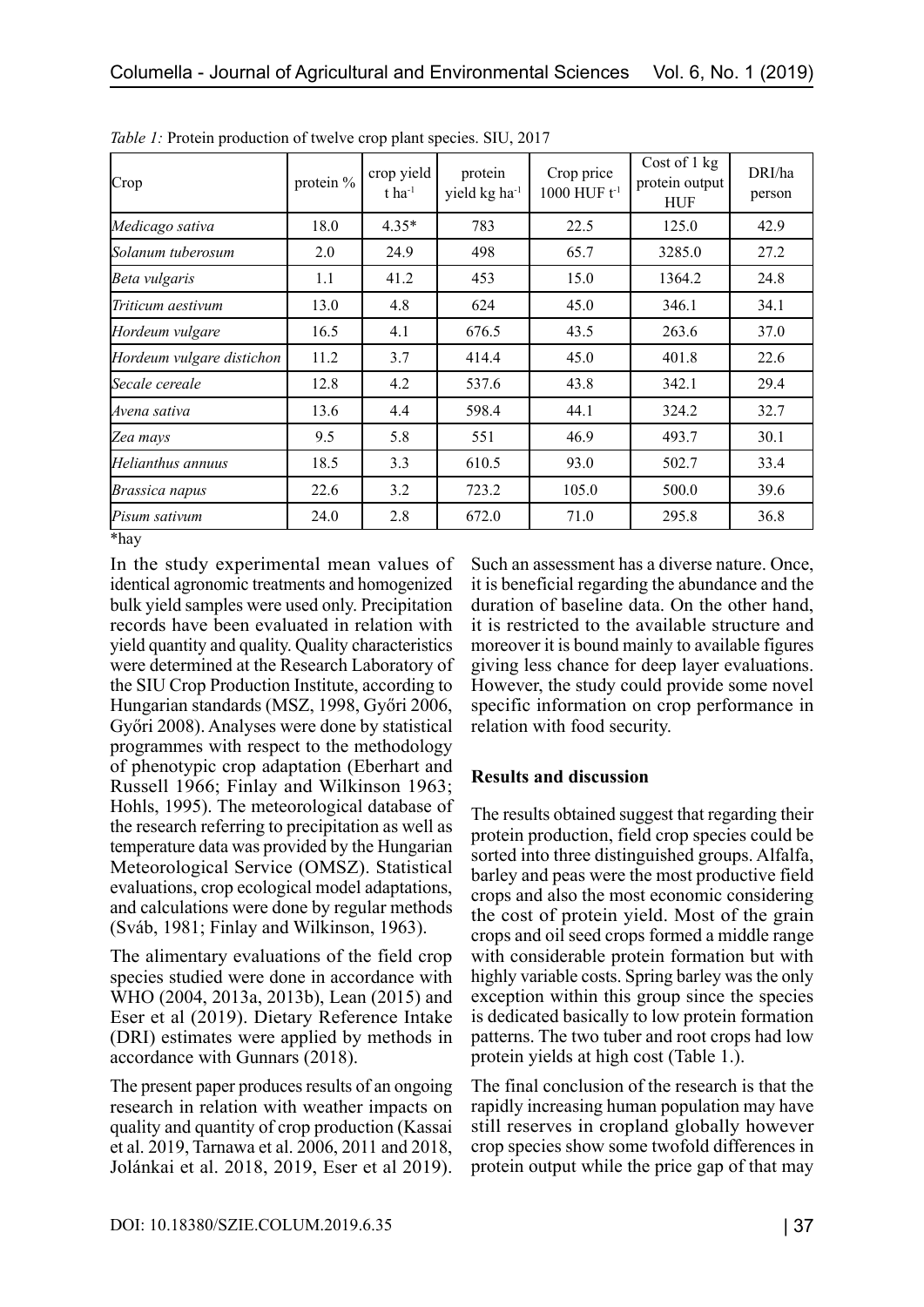

*Figure 2:* DRI supply and the cost of protein of twelve crop plant species. SIU, 2017

be around 30 times wider (Figure 2.). Today there is no alternative to field crop production, and so no other major resources for human alimentation than agriculture. From the Neolithic age mankind had to move from hunting and gathering to agricultural activities providing food and feed rather than exploiting natural ecosystems. Nowadays with an exception of ocean fisheries, most of the alimentation of mankind is based on human controlled inputoutput systems using photosynthetic energy conversion. Concerning Dietary Reference Intake demand one hectare of land may supply

20 to 40 average adults according to the species produced. This theoretic value was based on experimental conditions therefore commercial production can be much different from that. More research is needed to precise crop plant  $\times$  crop site interactions with a special view on global spatial performance.

#### **Acknowledgement**

This paper presents research results obtained from field crop trials supported by TÁMOP, NVKP and VKSZ funds of the Government of Hungary.

## **References**

Eberhart , S.A., Russell, W.A. (1966): Stability parameters for comparing varieties. Crop Science. 6, 36–40 pp.

- Eser A., Kató H., Kempf L., Jolánkai M. (2019): Water footprint of protein formation of twelve field crop species on a Hungarian crop site. Agrokémia és Talajtan. In Press.
- FAOSTAT (2017): www.fao.org/faostat/
- Finlay, K.W., Wilkinson, G.N. (1963): The analysis of adaptation in a plant breeding program. Australian Journal for Agricultural Resesearch. 14. 742–754 pp.
- FM (2017): Statistical data on agriculture. https://www.ksh.hu/hssz\_tagok\_fm
- Gunnars K. (2018): Protein Intake. How much protein should you eat per day. Healthline Newsletter. 05.07.2018. [https://www.healthline.com/nutrition/](https://www.google.com/url?sa=t&rct=j&q=&esrc=s&source=web&cd=3&cad=rja&uact=8&ved=2ahUKEwiKzLvH05_iAhULi8MKHSDDC50QFjACegQIDBAL&url=https%3A%2F%2Fwww.healthline.com%2Fnutrition%2Fhow-much-protein-per-day&usg=AOvVaw0l9O-UVi7-KFEMpmDiJCBf)
- Győri Z. (2006): A trágyázás hatása az őszi búza minőségére (Impacts of fertiliser application on winter wheat quality). Agrofórum, 17. 9, 14-16 pp
- Győri Z. (2008): Complex evaluation of the quality of winter wheat varieties. Cereal Research Communications. 36. 2. 1907-1910 pp
- Hohls, T. (1995): Analysis of genotype environment interactions. South African J. Sci. 91, 121–124 pp
- Jolánkai M., Birkás M., Tarnawa Á., Kassai M.K. (2019): Agriculture and climate change. In: International Climate Protection. Eds: Palocz-Andresen M., Szalay D., Gosztom A., Sipos B., Taligás T. Chapter 10. Springer International Publishing.<https://doi.org/10.1007/978-3-030-03816-8>